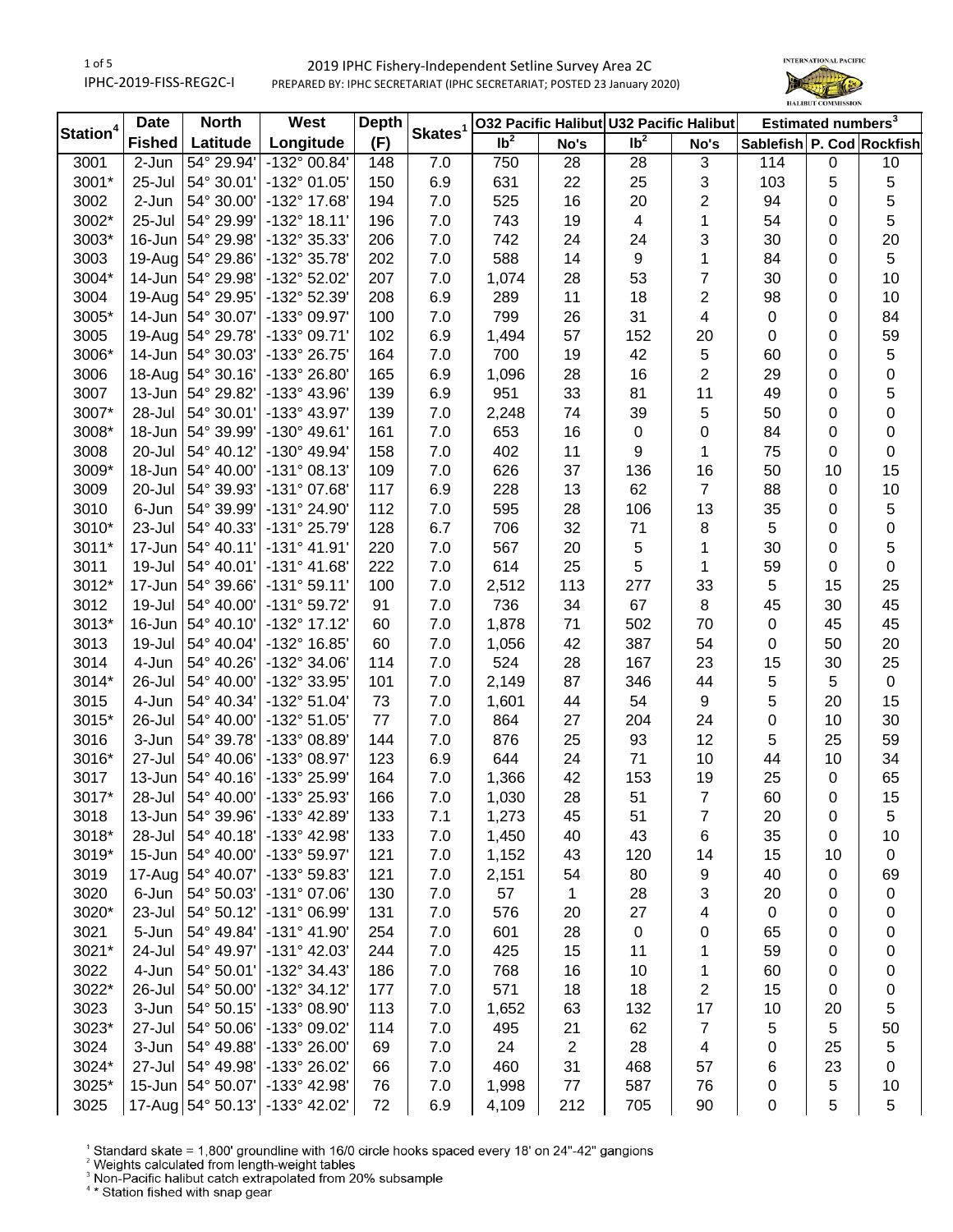# 2019 IPHC Fishery-Independent Setline Survey Area 2C PREPARED BY: IPHC SECRETARIAT (IPHC SECRETARIAT; POSTED 23 January 2020)



| Station <sup>4</sup> | <b>Date</b>   | <b>North</b><br><b>Depth</b><br>West |                                 |     |                     | 032 Pacific Halibut U32 Pacific Halibut | Estimated numbers <sup>3</sup> |                 |                  |                           |                 |                  |
|----------------------|---------------|--------------------------------------|---------------------------------|-----|---------------------|-----------------------------------------|--------------------------------|-----------------|------------------|---------------------------|-----------------|------------------|
|                      | <b>Fished</b> | Latitude                             | Longitude                       | (F) | Skates <sup>1</sup> | $\overline{1}b^2$                       | No's                           | Ib <sup>2</sup> | No's             | Sablefish P. Cod Rockfish |                 |                  |
| 3026*                | 15-Jun        | 54° 50.12'                           | $-134^{\circ}$ 01.01'           | 104 | $\overline{7.0}$    | 1,243                                   | 43                             | 155             | 20               | $\sqrt{5}$                | $\overline{15}$ | 15               |
| 3026                 |               | 17-Aug 54° 49.93'                    | $-134^{\circ}$ 00.40'           | 104 | 7.0                 | 732                                     | 30                             | 87              | 10               | 30                        | 10              | 114              |
| 3027*                | 18-Jun        | 54° 59.94'                           | -131° 05.98'                    | 135 | 7.0                 | 779                                     | 25                             | 28              | 3                | $\mathbf 0$               | 0               | 0                |
| 3027                 | 20-Jul        | 54° 59.91'                           | -131° 06.27'                    | 132 | 7.0                 | 567                                     | 22                             | 53              | $\overline{7}$   | 10                        | 0               | 0                |
| 3028                 | 5-Jun         | 55° 00.53'                           | $-131^{\circ}$ 44.19'           | 227 | 7.0                 | 94                                      | $\boldsymbol{2}$               | $\pmb{0}$       | 0                | 30                        | 15              | 59               |
| 3028*                | 24-Jul        | 55° 00.01'                           | $-131°$ 41.01'                  | 117 | 7.0                 | 542                                     | 25                             | 75              | 8                | 45                        | 0               | $\mathbf 0$      |
| 3029*                | 5-Jun         | 55° 00.02'                           | -133° 25.94'                    | 49  | 7.0                 | 1,219                                   | 42                             | 86              | 13               | 0                         | 0               | 75               |
| 3029                 |               | 18-Aug 54° 59.59'                    | -133° 26.23'                    | 57  | 7.0                 | 1,619                                   | 65                             | 352             | 43               | 0                         | 5               | 15               |
| 3030                 | 9-Jun         | 54° 59.96'                           | -133° 43.96'                    | 57  | 6.9                 | 911                                     | 16                             | 401             | 59               | 0                         | 0               | 5                |
| 3030*                | 6-Aug         | 54° 59.98'                           | -133° 43.15'                    | 59  | 7.0                 | 1,464                                   | 35                             | 352             | 52               | 0                         | 0               | $\mathsf 0$      |
| 3031                 | 6-Jun         | 55° 09.90'                           | -131° 05.99'                    | 96  | 7.0                 | 288                                     | 6                              | 46              | 6                | 12                        | 12              | 17               |
| 3031*                | 22-Jul        | 55° 10.31'                           | -131° 06.02'                    | 101 | 7.0                 | 601                                     | 14                             | 5               | 1                | 0                         | 5               | 20               |
| 3032                 | 5-Jun         | 55° 10.11'                           | $-131°$ 41.10'                  | 76  | 7.0                 | 95                                      | 5                              | 16              | 3                | 0                         | 0               | 20               |
| 3032*                | 24-Jul        | 55° 10.06'                           | $-131^{\circ}$ 41.00'           | 69  | 7.0                 | 193                                     | 4                              | 0               | $\boldsymbol{0}$ | 0                         | 5               | $\boldsymbol{0}$ |
| 3034                 | 9-Jun         | 55° 09.88'                           | -133° 25.57'                    | 53  | 7.0                 | 645                                     | 21                             | 45              | 5                | 5                         | 0               | 40               |
| 3034*                | 7-Aug         | 55° 10.06'                           | -133° 25.76'                    | 47  | 7.0                 | 720                                     | 20                             | 11              | 1                | 10                        | 0               | 35               |
| 3035*                | 13-Jun        | 55° 20.26'                           | -131° 58.03'                    | 219 | 7.0                 | 123                                     | 6                              | 0               | 0                | 84                        | 0               | $\pmb{0}$        |
| 3035                 | 21-Jul        | 55° 19.99'                           | $-131°58.15'$                   | 221 | 7.0                 | 141                                     | 6                              | 0               | 0                | 40                        | 0               | $\pmb{0}$        |
| 3036                 | 1-Jun         | 55° 28.61'                           | -131° 57.90'                    | 182 | 7.0                 | 142                                     | 7                              | 9               | 1                | 5                         | 0               | $\mathbf 0$      |
| 3036*                | 22-Jul        | 55° 29.00'                           | -131° 58.34'                    | 163 | 6.9                 | 171                                     | 6                              | 16              | 2                | 34                        | 0               | 10               |
| 3037*                | 10-Jun        | 55° 40.14'                           | -132° 15.03'                    | 212 | 7.0                 | 196                                     | 8                              | 16              | $\overline{c}$   | 85                        | 0               | 15               |
| 3037                 | 22-Jul        | 55° 40.40'                           | -132° 14.36'                    | 166 | 7.0                 | 405                                     | 11                             | 51              | 6                | 85                        | 0               | 10               |
| 3038*                | $10 - Jun$    | 55° 44.94'                           | -132° 26.93'                    | 137 | 7.0                 | 398                                     | 12                             | 22              | 3                | 35                        | 15              | 25               |
| 3038                 | 22-Jul        | 55° 45.03'                           | -132° 27.31'                    | 97  | 6.9                 | 189                                     | 5                              | 42              | 5                | 20                        | 25              | 44               |
| 3039*                |               | 10-Jun 55° 50.01'                    | -132° 14.96'                    | 126 | 7.0                 | 581                                     | 18                             | 17              | 2                | 15                        | 50              | 10               |
| 3039                 | 22-Jul        | 55° 49.94'                           | -132° 15.83'                    | 122 | 6.9                 | 911                                     | 20                             | 35              | 5                | 25                        | 25              | 5                |
| 3040                 | $15 - Jun$    | 55° 59.97'                           | -132° 32.84'                    | 132 | 7.0                 | 1,089                                   | 33                             | 18              | $\overline{c}$   | 20                        | 5               | 10               |
| 3040*                | 1-Aug         | 56° 00.00'                           | -132° 32.13'                    | 126 | 6.9                 | 608                                     | 17                             | 26              | 3                | 5                         | $\mathbf 0$     | 20               |
| 3042                 | $15 - Jun$    | 56° 11.31'                           | -132° 50.10'                    | 65  | 7.0                 | 942                                     | 28                             | 6               | 1                | 0                         | 0               | 5                |
| 3042*                | 1-Aug         | 56° 11.01'                           | -132° 50.01'                    | 64  | 7.0                 | 303                                     | 9                              | 21              | 3                | 5                         | 0               | 20               |
| 3043                 | 12-Jun        | 54° 59.93'                           | -134° 00.99'                    | 82  | 7.0                 | 1,550                                   | 58                             | 222             | 24               | 0                         | 10              | 50               |
| 3043*                | 6-Aug         | 54° 59.99'                           | -134° 01.07'                    | 85  | 7.0                 | 2,627                                   | 99                             | 195             | 21               | 0                         | 25              | 25               |
| 3044                 | 12-Jun        | 54° 59.99'                           | -134° 17.89'                    | 116 | 6.9                 | 1,981                                   | 81                             | 95              | 12               | 39                        | 20              | 15               |
| 3044*                | 6-Aug         | 55° 00.03'                           | -134° 18.22'                    | 119 | 7.0                 | 3,105                                   | 110                            | 49              | 5                | $\mathsf 0$               | 0               | 5                |
| 3045                 | 9-Jun         | 55° 10.10'                           | -133° 42.96'                    | 88  | 7.2                 | 242                                     | 16                             | 243             | 31               | 10                        | 0               | 0                |
| 3045*                | 7-Aug         | 55° 10.04'                           | -133° 42.95'                    | 89  | 6.8                 | 145                                     | $\overline{7}$                 | 66              | 9                | 0                         | 0               | 0                |
| 3046*                | 5-Jun         | 55° 10.12'                           | -134° 00.96'                    | 94  | 7.0                 | 1,185                                   | 76                             | 384             | 45               | 10                        | 0               | 40               |
| 3046                 |               | 16-Aug 55° 10.18'                    | $-134^{\circ}$ 01.17'           | 92  | 7.0                 | 1,952                                   | 87                             | 54              | 6                | 20                        | 0               | 54               |
| 3047*                | 6-Jun         | 55° 19.88'                           | $-133^{\circ}$ 44.41'           | 41  | 7.0                 | 1,387                                   | 36                             | 162             | 23               | 0                         | 0               | 30               |
| 3047                 |               | 16-Aug 55° 20.29'                    | -133° 44.56'                    | 40  | 7.0                 | 565                                     | 24                             | 187             | 26               | 0                         | 0               | 5                |
| 3048*                | 6-Jun         | 55° 20.08'                           | -134° 01.02'                    | 64  | 7.0                 | 331                                     | 15                             | 346             | 52               | 0                         | 10              | 0                |
| 3048                 |               | 16-Aug 55° 20.01'                    | -134° 00.98'                    | 64  | 7.0                 | 534                                     | 29                             | 689             | 97               | 0                         | 6               | $\pmb{0}$        |
| 3049                 | 14-Jun        | 55° 19.81'                           | -134° 18.97'                    | 101 | 7.0                 | 1,567                                   | 61                             | 145             | 18               | 0                         | 0               | 79               |
| 3049*                | 5-Aug         | 55° 19.95'                           | -134° 19.01'                    | 103 | 7.0                 | 870                                     | 29                             | 9               | 1                | 0                         | 0               | 40               |
| 3050                 | 12-Jun        | 55° 19.95'                           | -134° 35.98'                    | 112 | 7.0                 | 3,071                                   | 133                            | 178             | 22               | 15                        | 5               | 185              |
| 3050*                | 5-Aug         | 55° 20.01'                           | -134° 35.93'                    | 112 | 7.0                 | 2,041                                   | 80                             | 78              | 8                | 15                        | 0               | 45               |
| 3051*                | 6-Jun         | 55° 30.17'                           | -134° 00.98'                    | 49  | 7.0                 | 1,095                                   | 39                             | 387             | 52               | 0                         | 0               | 35               |
| 3051                 |               | 15-Aug 55° 30.13'                    | -134° 00.92'                    | 48  | 7.0                 | 660                                     | 17                             | 372             | 54               | 0                         | 0               | 25               |
| 3052*                | 7-Jun         | 55° 29.73'                           | $-134^{\circ}$ 19.01'           | 93  | 7.0                 | 683                                     | 42                             | 303             | 34               | 0                         | 0               | 15               |
| 3052                 |               |                                      | 15-Aug 55° 30.00' - 134° 18.52' | 89  | $7.0$               | 932                                     | 50                             | 111             | 13               | 5                         | 5               | 64               |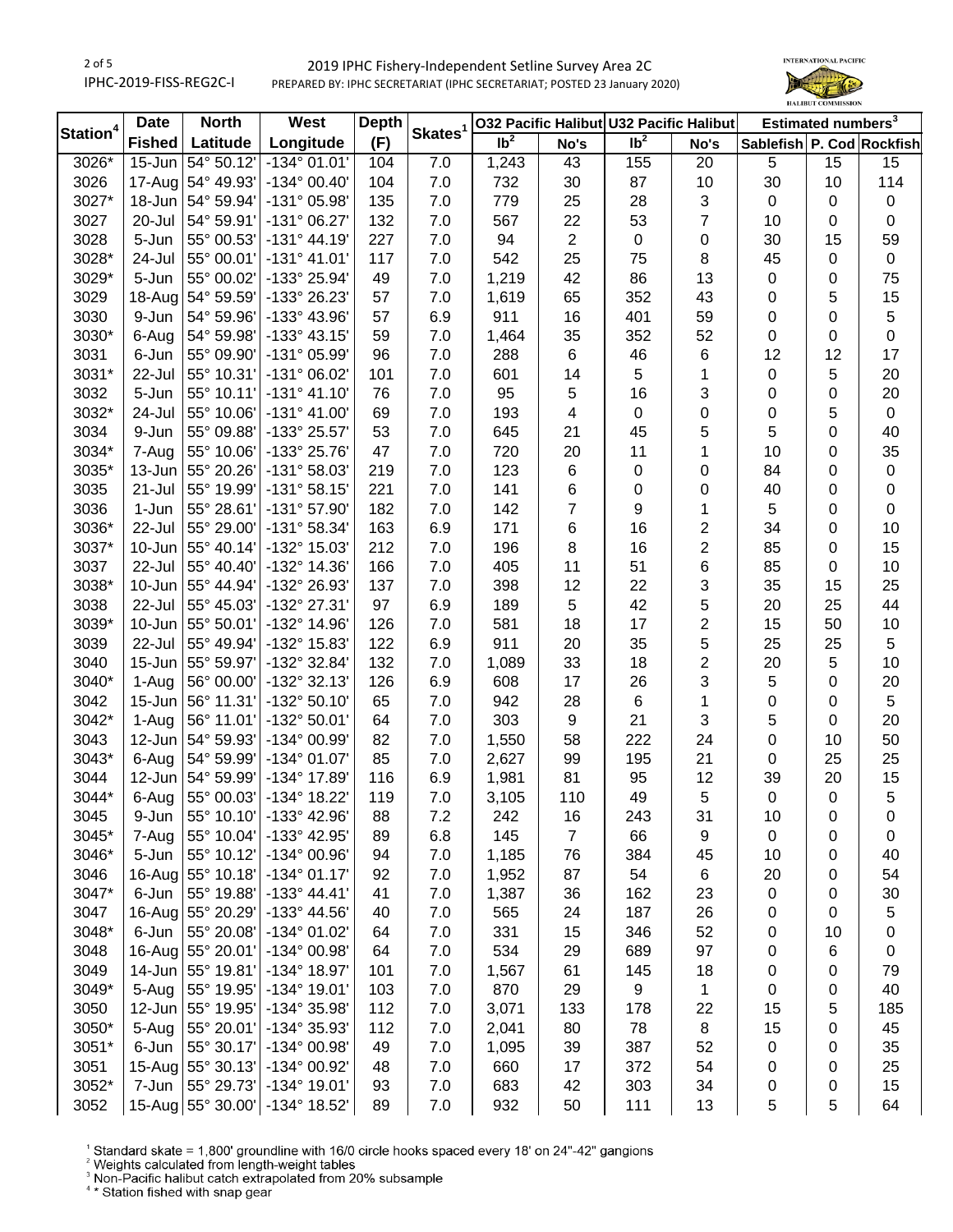3 of 5 IPHC-2019-FISS-REG2C-I

# 2019 IPHC Fishery-Independent Setline Survey Area 2C PREPARED BY: IPHC SECRETARIAT (IPHC SECRETARIAT; POSTED 23 January 2020)



|                      | <b>Date</b>   | <b>North</b>      | West                     | <b>Depth</b> |                     |                 |      | 032 Pacific Halibut U32 Pacific Halibut |                  | Estimated numbers <sup>3</sup> |                  |                  |
|----------------------|---------------|-------------------|--------------------------|--------------|---------------------|-----------------|------|-----------------------------------------|------------------|--------------------------------|------------------|------------------|
| Station <sup>4</sup> | <b>Fished</b> | Latitude          | Longitude                | (F)          | Skates <sup>1</sup> | Ib <sup>2</sup> | No's | $\overline{lb^2}$                       | No's             | Sablefish P. Cod Rockfish      |                  |                  |
| 3053*                | 7-Jun         | 55° 30.02'        | -134° 37.00'             | 114          | 7.0                 | 1,631           | 71   | 234                                     | 28               | $\mathbf 0$                    | $\mathbf 0$      | $\boldsymbol{0}$ |
| 3053                 |               | 14-Aug 55° 29.81' | -134° 36.79'             | 110          | 7.0                 | 1,194           | 55   | 51                                      | $\boldsymbol{7}$ | 15                             | 0                | $\pmb{0}$        |
| 3054*                | 8-Jun         | 55° 29.93'        | -134° 54.02'             | 159          | 7.0                 | 1,474           | 63   | 54                                      | $\overline{7}$   | 35                             | 5                | $\boldsymbol{0}$ |
| 3054                 |               | 14-Aug 55° 30.03' | $-134^{\circ} 54.01'$    | 158          | 7.0                 | 3,722           | 130  | 6                                       | 1                | 0                              | 0                | 45               |
| 3055                 | 14-Jun        | 55° 39.97'        | -134° 00.99'             | 106          | 7.0                 | 1,659           | 96   | 290                                     | 33               | 10                             | 25               | 15               |
| 3055*                | 3-Aug         | 55° 39.98'        | -134° 01.00'             | 106          | 7.0                 | 2,684           | 153  | 133                                     | 14               | 0                              | 5                | 5                |
| 3056*                | 7-Jun         | 55° 39.93'        | -134° 18.98'             | 113          | 7.0                 | 958             | 44   | 52                                      | 6                | 20                             | 5                | $\boldsymbol{0}$ |
| 3056                 |               | 15-Aug 55° 40.11' | $-134^{\circ}$ 18.64'    | 112          | 16.0                | 538             | 22   | 37                                      | 4                | 45                             | 23               | 102              |
| 3057                 | 3-Jul         | 55° 40.04'        | -134° 36.86'             | 110          | 7.0                 | 1,082           | 47   | 36                                      | 5                | 5                              | $\boldsymbol{0}$ | $\pmb{0}$        |
| 3057*                | 30-Jul        | 55° 40.17'        | -134° 37.07'             | 111          | 6.8                 | 3,364           | 124  | 64                                      | 8                | 0                              | 5                | $\boldsymbol{0}$ |
| 3058*                | 8-Jun         | 55° 39.89'        | -134° 54.93'             | 110          | 7.0                 | 2,825           | 106  | 219                                     | 27               | 25                             | 5                | 89               |
| 3058                 |               | 14-Aug 55° 40.01' | -134° 54.90'             | 109          | 6.9                 | 1,318           | 37   | 68                                      | 9                | 49                             | 0                | 103              |
| 3059                 | $11-Jun$      | 55° 50.16'        | -133° 26.02'             | 42           | 7.1                 | 317             | 12   | 20                                      | 2                | 0                              | 0                | 10               |
| 3059*                | 3-Aug         | 55° 50.04'        | -133° 26.03'             | 43           | 7.0                 | 261             | 5    | 18                                      | $\overline{2}$   | 0                              | 5                | 5                |
| 3060                 | $11-Jun$      | 55° 50.46'        | -133° 43.96'             | 98           | 7.0                 | 287             | 13   | $\pmb{0}$                               | 0                | 5                              | 0                | 25               |
| 3060*                | 3-Aug         | 55° 49.97'        | $-133^{\circ}$ 44.16'    | 66           | 6.9                 | 336             | 10   | 35                                      | 4                | 0                              | 10               | 25               |
| 3061*                | 9-Jun         | 55° 49.75'        | -134° 01.96'             | 162          | 7.0                 | 1,891           | 71   | 36                                      | 4                | 5                              | 10               | 5                |
| 3061                 |               | 11-Aug 55° 50.05' | -134° 01.90'             | 151          | 7.0                 | 2,234           | 71   | 21                                      | 3                | 20                             | 5                | 25               |
| 3062                 | 3-Jul         | 55° 50.02'        | -134° 36.81'             | 76           | 7.0                 | 1,732           | 38   | 36                                      | 4                | $\pmb{0}$                      | 20               | 35               |
| 3062*                | 30-Jul        | 55° 49.76'        | -134° 37.07'             | 87           | 6.0                 | 1,162           | 57   | 175                                     | 22               | 0                              | 4                | 106              |
| 3063                 | $2-Jul$       | 55° 50.01'        | -134° 54.93'             | 101          | 7.0                 | 641             | 23   | 47                                      | 6                | 15                             | 15               | 35               |
| 3063*                | 30-Jul        | 55° 50.11'        | -134° 55.02'             | 102          | 6.5                 | 2,212           | 65   | 63                                      | 8                | 0                              | $\boldsymbol{0}$ | 14               |
| 3064                 | $2-Jul$       | 55° 50.33'        | -135° 13.03'             | 120          | 7.0                 | 1,961           | 80   | 69                                      | 10               | 5                              | 0                | 10               |
| 3066*                | 4-Jun         | 55° 59.99'        | -134° 01.96'             | 43           | 7.0                 | 2,163           | 55   | 84                                      | 11               | 0                              | 10               | 20               |
| 3066                 |               | 11-Aug 55° 59.97' | -134° 02.32'             | 58           | 7.0                 | 965             | 33   | 108                                     | 15               | 0                              | $\boldsymbol{0}$ | 0                |
| 3067*                | 4-Jun         | 55° 59.98'        | -134° 20.02'             | 42           | 7.0                 | 1,997           | 53   | 136                                     | 21               | 0                              | 5                | 50               |
| 3067                 |               | 11-Aug 55° 59.88' | -134° 19.82'             | 43           | 6.9                 | 2,003           | 60   | 105                                     | 15               | 0                              | 0                | 83               |
| 3068                 | 3-Jul         | 55° 59.82'        | -134° 37.99'             | 190          | 7.1                 | 1,967           | 51   | 9                                       | 1                | 141                            | 0                | 10               |
| 3068*                | 18-Jul        | 56° 00.02'        | -134° 38.06'             | 208          | 6.7                 | 3,174           | $77$ | 8                                       | 1                | 86                             | 0                | 24               |
| 3069*                | 16-Jun        | 56° 00.03'        | -134° 55.02'             | 200          | 7.0                 | 997             | 33   | 27                                      | 3                | 80                             | 0                | 35               |
| 3069                 | 9-Aug         | 56° 00.22'        | $-134^{\circ} 54.77'$    | 196          | 7.0                 | 1,075           | 25   | $\pmb{0}$                               | 0                | 45                             | 0                | 79               |
| 3070*                | 31-Jul        | 55° 59.99'        | -135° 12.57'             | 200          | 6.7                 | 1,634           | 41   | 11                                      | 1                | 62                             | 0                | 62               |
| 3071*                | 4-Jun         | 56° 09.90'        | -133° 43.99'             | 172          | 7.0                 | 1,451           | 45   | 100                                     | 12               | 10                             | 30               | 5                |
| 3071                 | 25-Jul        | 56° 09.97'        | -133° 43.26'             | 117          | 7.0                 | 1,229           | 38   | 10                                      | 1                | 10                             | 25               | 35               |
| 3072                 |               | 20-Jun 56° 09.93' | -134° 19.93'             | 70           | 7.0                 | 3,342           | 168  | 356                                     | 46               | 5                              | 5                | 15               |
| 3072*                | 18-Jul        | 56° 09.93'        | -134° 19.85'             | 74           | 6.6                 | 5,912           | 282  | 392                                     | 52               | 0                              | 14               | 0                |
| 3073*                | 16-Jun        | 56° 09.98'        | -134° 37.99'             | 140          | 7.0                 | 1,773           | 55   | 52                                      | 6                | 130                            | 5                | 20               |
| 3073                 |               | 10-Aug 56° 10.13' | $-134^{\circ} 38.41'$    | 93           | 7.0                 | 2,045           | 67   | 81                                      | 11               | 5                              | 30               | 5                |
| 3074*                | 15-Jun        | 56° 09.96'        | -134° 56.02'             | 105          | 7.0                 | 2,039           | 101  | 170                                     | 22               | 55                             | 15               | 5                |
| 3074                 | 9-Aug         | 56° 10.04'        | -134° 56.07'             | 101          | 7.0                 | 6,457           | 308  | 182                                     | 21               | 20                             | 5                | 0                |
| 3075                 | $1-Jul$       | 56° 10.04'        | $-135^{\circ}$ 14.24'    | 152          | 7.0                 | 593             | 25   | 21                                      | 3                | 35                             | 0                | 15               |
| 3075*                | 2-Aug         | 56° 09.72'        | $-135°$ 14.14            | 158          | 6.3                 | 631             | 28   | 40                                      | 5                | 45                             | 0                | $\boldsymbol{0}$ |
| 3076                 | 20-Jun        | 56° 19.82'        | -133° 43.96'             | 91           | $7.0$               | 868             | 20   | 20                                      | 2                | 75                             | 15               | 0                |
| 3076*                | 17-Jul        | 56° 18.21'        | -133° 43.65'             | 137          | 6.5                 | 644             | 15   | $\pmb{0}$                               | $\pmb{0}$        | 14                             | 19               | 0                |
| 3077*                | 17-Jun        | 56° 20.01'        | -134° 20.00'             | 86           | 7.0                 | 1,323           | 53   | 167                                     | 20               | 5                              | 35               | $\pmb{0}$        |
| 3077                 |               | 10-Aug 56° 20.13' | -134° 19.29'             | 56           | 7.0                 | 2,114           | 86   | 420                                     | 61               | 0                              | 20               | 20               |
| 3078                 | 30-Jun        | 56° 19.99'        | $-134^{\circ} 56.01'$    | 53           | 7.0                 | 856             | 25   | 73                                      | 10               | 0                              | $\boldsymbol{0}$ | 85               |
| 3078*                | 29-Jul        | 56° 19.87'        | -134° 56.02'             | 61           | 6.4                 | 2,047           | 67   | 189                                     | 26               | 5                              | 9                | 46               |
| 3079*                |               | 15-Jun 56° 19.91' | $-135^{\circ}$ 14.01'    | 87           | 7.0                 | 367             | 18   | 95                                      | 14               | 10                             | 0                | 35               |
| 3079                 | 9-Aug         |                   | 56° 20.05' - 135° 13.91' | 85           | $7.0$               | 1,310           | 61   | 229                                     | 32               | 15                             | 10               | 20               |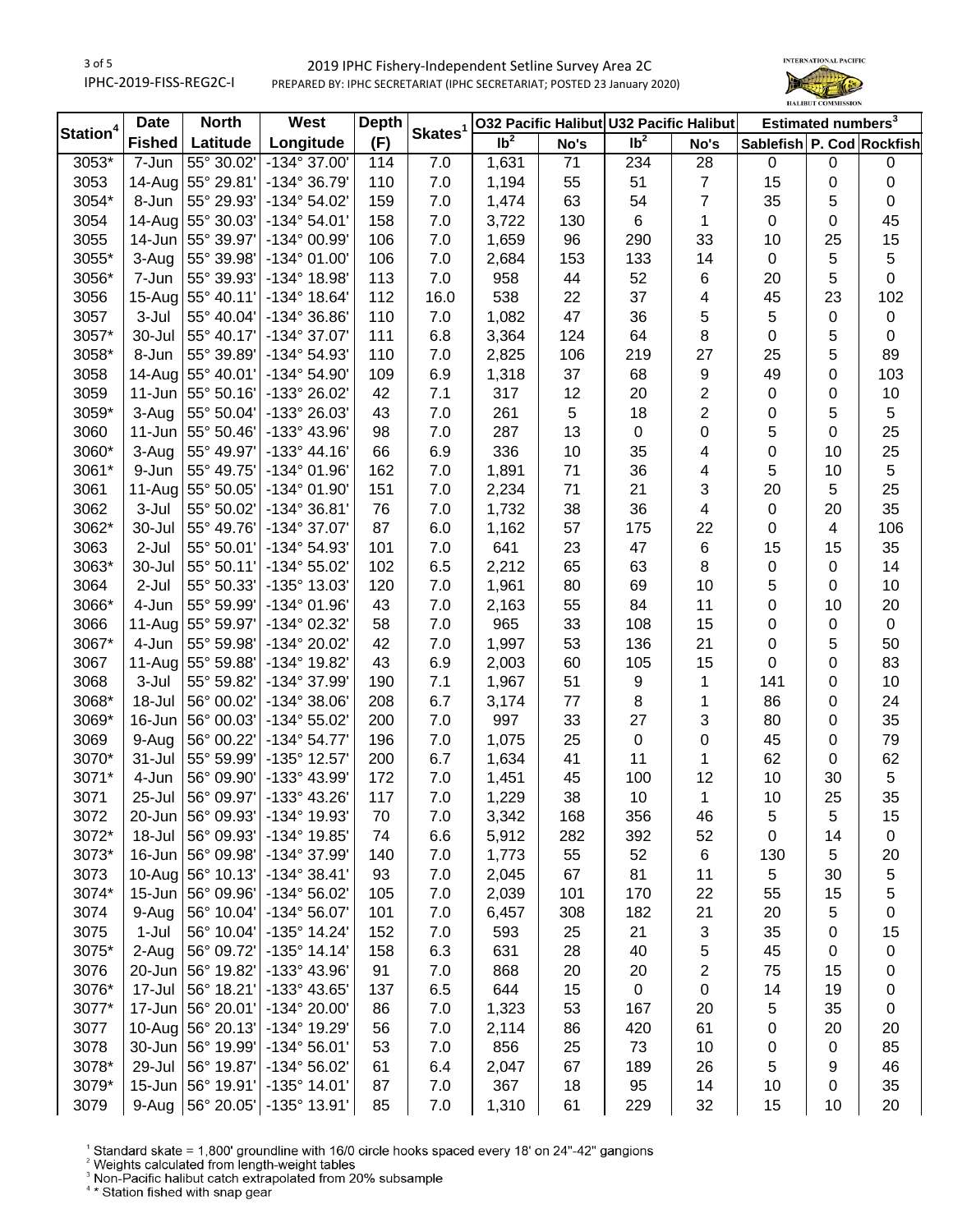4 of 5 IPHC-2019-FISS-REG2C-I

# 2019 IPHC Fishery-Independent Setline Survey Area 2C PREPARED BY: IPHC SECRETARIAT (IPHC SECRETARIAT; POSTED 23 January 2020)



|                      | <b>Date</b>   | <b>North</b>             | West                               | <b>Depth</b> |                     |                   |          |                 | 032 Pacific Halibut U32 Pacific Halibut |                           | Estimated numbers <sup>3</sup> |                  |
|----------------------|---------------|--------------------------|------------------------------------|--------------|---------------------|-------------------|----------|-----------------|-----------------------------------------|---------------------------|--------------------------------|------------------|
| Station <sup>4</sup> | <b>Fished</b> | Latitude                 | Longitude                          | (F)          | Skates <sup>1</sup> | $\overline{1}b^2$ | No's     | Ib <sup>2</sup> | No's                                    | Sablefish P. Cod Rockfish |                                |                  |
| 3080                 | $1-Jul$       |                          | 56° 20.00' - 135° 32.02'           | 109          | 7.0                 | 1,319             | 51       | 91              | 11                                      | 5                         | 15                             | $\pmb{0}$        |
| 3080*                | 2-Aug         | 56° 19.97'               | -135° 31.99'                       | 110          | 6.3                 | 1,732             | 74       | 77              | 10                                      | 4                         | $\mathbf 0$                    | 4                |
| 3081*                | 25-Jun        | 56° 29.02'               | -133° 43.97'                       | 54           | 7.0                 | 1,015             | 24       | 42              | 5                                       | 30                        | 20                             | 0                |
| 3081                 | 25-Jul        | 56° 28.99'               | $-133^{\circ}$ 44.10               | 50           | 7.0                 | 682               | 23       | 56              | 8                                       | 0                         | $\mathbf 0$                    | 0                |
| 3082                 | 21-Jun        | 56° 29.99'               | -134° 19.98'                       | 54           | 7.0                 | 1,709             | 83       | 818             | 104                                     | 0                         | 10                             | 0                |
| 3082*                | 19-Jul        | 56° 29.90'               | -134° 20.02'                       | 60           | 6.9                 | 1,649             | 71       | 305             | 44                                      | 0                         | 0                              | 5                |
| 3083                 | 29-Jun        | 56° 30.00'               | $-135^{\circ}$ 14.86'              | 58           | 7.0                 | 881               | 37       | 532             | 79                                      | 0                         | 0                              | 60               |
| 3083*                | 29-Jul        | 56° 30.04'               | -135° 14.76'                       | 61           | 6.5                 | 1,211             | 47       | 411             | 58                                      | 0                         | 0                              | 14               |
| 3084                 | 29-Jun        | 56° 29.99'               | -135° 32.70'                       | 83           | 7.0                 | 1,665             | 64       | 143             | 17                                      | 0                         | 0                              | 130              |
| 3084*                | 3-Aug         | 56° 29.92'               | -135° 32.88'                       | 86           | 6.3                 | 1,784             | 70       | 108             | 12                                      | 0                         | 0                              | 54               |
| 3085                 | 29-Jun        | 56° 38.43'               | $-135^{\circ}$ 17.47               | 36           | 7.0                 | 1,134             | 22       | 10              | 1                                       | 0                         | 0                              | 20               |
| 3085*                | 29-Jul        | 56° 40.08'               | -135° 15.09'                       | 24           | 6.3                 | 1,413             | 37       | 10              | 1                                       | 0                         | 0                              | 62               |
| 3086                 | 28-Jun        | 56° 40.01'               | -135° 33.94'                       | 72           | 7.0                 | 1,855             | 69       | 462             | 61                                      | 0                         | 0                              | 95               |
| 3086*                | 3-Aug         | 56° 40.01'               | -135° 33.91'                       | 72           | 6.9                 | 1,719             | 73       | 263             | 35                                      | $\mathbf 0$               | 0                              | 25               |
| 3087                 | 28-Jun        | 56° 40.01'               | -135° 51.83'                       | 130          | 7.0                 | 918               | 49       | 36              | 4                                       | 82                        | 0                              | 47               |
| 3087*                | 3-Aug         | 56° 39.95'               | -135° 52.23'                       | 132          | 6.4                 | 1,050             | 49       | 30              | 3                                       | 11                        | 0                              | 5                |
| 3088*                | 24-Jun        | 56° 49.99'               | -132° 50.24'                       | 112          | 7.0                 | 469               | 21       | 104             | 13                                      | $\pmb{0}$                 | 0                              | 0                |
| 3088                 | 26-Jul        | 56° 49.98'               | -132° 50.09'                       | 112          | 7.0                 | 337               | 15       | 48              | $\overline{7}$                          | 0                         | 0                              | 0                |
| 3089*                | 14-Jun        |                          | 56° 49.76' - 135° 52.00'           | 104          | 7.0                 | 559               | 28       | 99              | 13                                      | 20                        | 10                             | $\pmb{0}$        |
| 3089                 | 8-Aug         |                          | 56° 50.06' - 135° 52.10'           | 102          | 6.9                 | 681               | 26       | 111             | 16                                      | 34                        | 15                             | 0                |
| 3091*                | 18-Jun        | 57° 00.09'               | -134° 21.02'                       | 189          | 7.0                 | 1,217             | 58       | 237             | 28                                      | 145                       | 0                              | 0                |
| 3091                 | 28-Jul        | 57° 00.23'               | -134° 20.90'                       | 189          | 7.0                 | 1,041             | 45       | 53              | $\overline{7}$                          | 99                        | 0                              | $\mathbf 0$      |
| 3092                 | 28-Jun        | 57° 00.00'               | $-135°59.84'$                      | 55           | 7.0                 | 1,665             | 48       | 280             | 38                                      | $\mathbf 0$               | 0                              | 155              |
| 3092*                | 27-Jul        | 57° 00.01'               | -136° 00.07'                       | 57           | 6.7                 | 1,553             | 61       | 233             | 29                                      | $\mathbf 0$               | 0                              | 52               |
| 3094*                | 18-Jun        | 57° 09.99'               | -133° 44.98'                       | 166          | 6.9                 | 822               | 48       | 150             | 17                                      | 88                        | 5                              | $\pmb{0}$        |
| 3094                 | 28-Jul        | 57° 10.05'               | -133° 44.91'                       | 168          | 7.0                 | 923               | 44       | 32              | $\overline{\mathbf{4}}$                 | 50                        | 5                              | $\pmb{0}$        |
| 3095                 | 22-Jun        | 57° 09.98'               | -134° 03.40'                       | 156          | 7.0                 | 1,135             | 44       | 141             | 18                                      | 90                        | 32                             | $\pmb{0}$        |
| 3095*                | 20-Jul        | 57° 09.97'               | -134° 03.07'                       | 159          |                     |                   |          | 75              |                                         | 42                        | $\mathsf 0$                    | $\boldsymbol{0}$ |
| 3096*                | 6-Jun         |                          | -134° 40.02'                       | 196          | 5.9<br>6.9          | 1,390             | 69<br>15 |                 | 9<br>3                                  | 10                        | 15                             |                  |
|                      |               | 57° 09.69'<br>57° 10.05' | -134° 39.80'                       |              |                     | 384               |          | 29              | 6                                       |                           | 15                             | 54               |
| 3096                 | 27-Jul        |                          |                                    | 168          | 7.0                 | 574               | 16       | 41              |                                         | 30                        |                                | 25               |
| 3097*                | 11-Jun        | 57° 09.95'               | -135° 54.09'                       | 36           | 7.0                 | 980               | 22       | 115             | 18                                      | $\pmb{0}$                 | 0                              | 75               |
| 3097                 | 5-Aug         | 57° 10.00'               | -135° 54.82'                       | 42           | 7.0                 | 639               | 18       | 82              | 14                                      | 0                         | 0                              | 54               |
| 3098*                | $11 - Jun$    | 57° 09.99'               | -136° 12.02'                       | 116          | 7.0                 | 824               | 44       | 133             | 16                                      | 5                         | 5                              | $\pmb{0}$        |
| 3098                 | 5-Aug         |                          | 57° 10.20' - 136° 12.13'           | 114          | 7.0                 | 1,828             | 84       | 47              | 5                                       | 40                        | 0                              | 5                |
| 3099*                |               |                          | 23-Jun   57° 19.99'   -133° 26.29' | 78           | 7.0                 | 705               | 26       | 89              | 12                                      | 0                         | 5                              | 0                |
| 3099                 | 29-Jul        |                          | 57° 20.03' - 133° 26.61'           | 75           | 7.0                 | 718               | 33       | 344             | 49                                      | 0                         | 5                              | 0                |
| 3100*                | 23-Jun        | 57° 20.37'               | -133° 44.99'                       | 199          | 7.0                 | 2,097             | 107      | 233             | 27                                      | 120                       | 20                             | 15               |
| 3100                 | 29-Jul        |                          | 57° 20.00' - 133° 45.00'           | 195          | 6.9                 | 2,627             | 120      | 177             | 22                                      | 49                        | 15                             | 10               |
| 3102*                | 11-Jun        |                          | 57° 19.94' - 135° 54.98'           | 53           | 7.0                 | 931               | 21       | 16              | 2                                       | 5                         | 5                              | 15               |
| 3102                 | 5-Aug         |                          | 57° 20.21' - 135° 54.89'           | 60           | 6.9                 | 546               | 17       | 31              | 5                                       | 15                        | 15                             | 59               |
| 3103*                | $10 - Jun$    |                          | 57° 19.95'   -136° 13.03'          | 98           | 7.0                 | 1,496             | 73       | 313             | 36                                      | $\pmb{0}$                 | 5                              | 30               |
| 3103                 | 5-Aug         |                          | 57° 19.98' - 136° 12.02'           | 93           | 7.0                 | 2,694             | 92       | 202             | 25                                      | 20                        | 5                              | 10               |
| 3104*                | 22-Jun        |                          | 57° 30.03' - 133° 44.98'           | 138          | $7.0$               | 1,253             | 62       | 174             | 20                                      | 35                        | 59                             | 0                |
| 3105*                | 6-Jun         |                          | 57° 31.13' - 134° 37.98'           | 126          | $7.0$               | 343               | 15       | 98              | 14                                      | $\pmb{0}$                 | 30                             | 5                |
| 3105                 | 27-Jul        | 57° 31.26'               | -134° 37.58'                       | 75           | $7.0$               | 597               | 24       | 176             | 25                                      | 0                         | 30                             | 20               |
| 3106                 | 25-Jun        | $57^{\circ}$ 30.14'      | -136° 14.01'                       | 46           | 7.1                 | 1,175             | 37       | 239             | 30                                      | 0                         | 0                              | 71               |
| 3106*                | 27-Jul        | 57° 30.29'               | $-136°$ 14.01'                     | 46           | 7.2                 | 676               | 19       | 127             | 17                                      | 0                         | 0                              | 71               |
| 3107*                | 22-Jun        |                          | 57° 40.00' - 133° 44.98'           | 182          | 7.0                 | 1,006             | 58       | 368             | 46                                      | 20                        | 0                              | 15               |
| 3107                 | 30-Jul        |                          | 57° 39.97' - 133° 45.15'           | 181          | 7.0                 | 1,466             | 77       | 286             | 34                                      | 10                        | 0                              | 5                |
| 3108*                | 9-Jun         |                          | 57° 40.03' - 136° 33.00'           | 92           | $7.0$               | 602               | 38       | 511             | 66                                      | $\pmb{0}$                 | 0                              | $\pmb{0}$        |